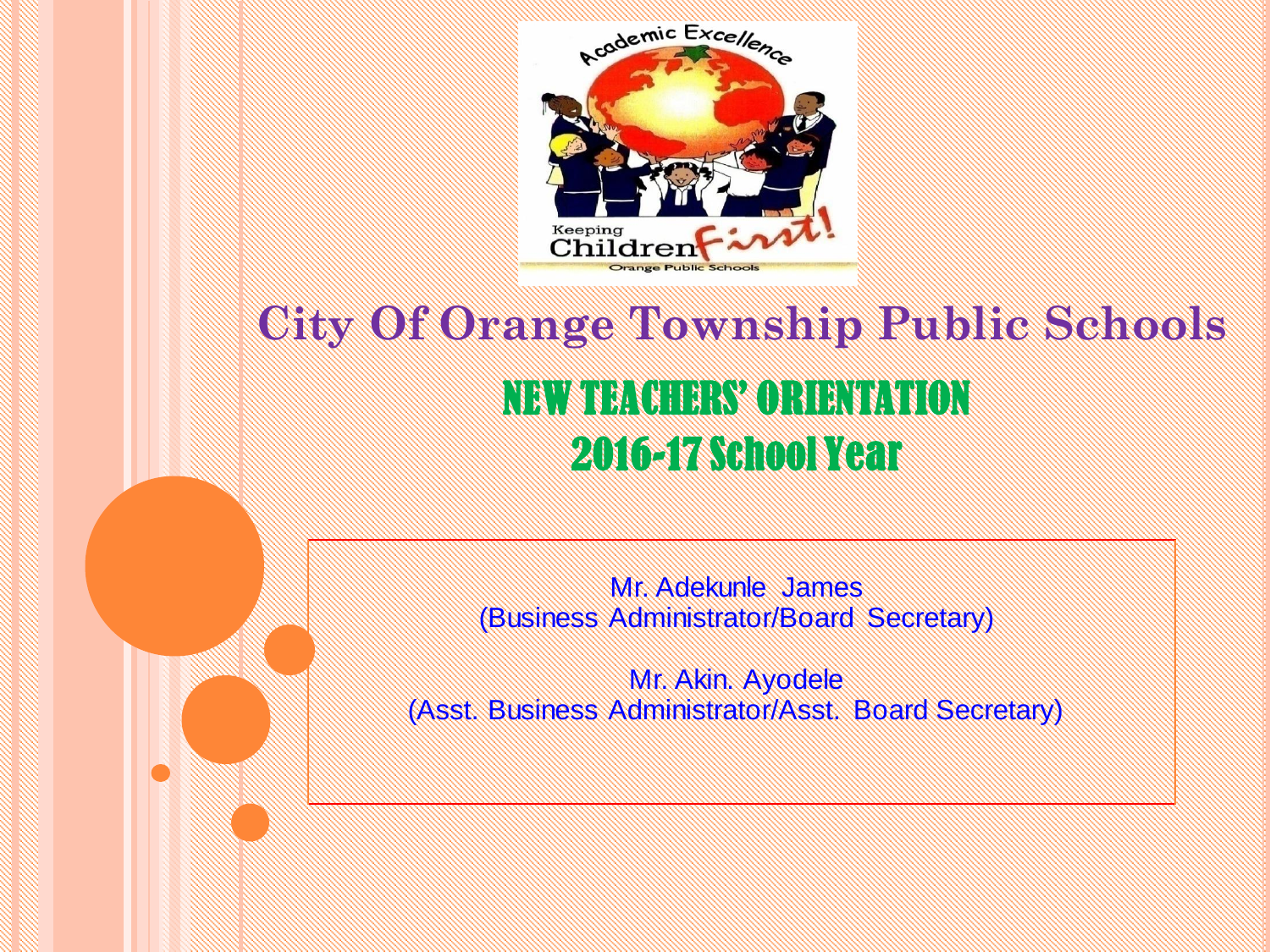# **Table of Contents**

(a) Mission of the Business Office

- (b) Activities of the Business Office:
- Budgeting & Enrollment Planning
- Accounting & Financial Reporting
- Payroll & Employee Benefits
- Purchasing
- **Racilities, Buildings & Grounds**
- Risk Managements
- Others Board & Community Relations
	- **HWATTIGHTS**
	- Food Service
	- Students Transportation

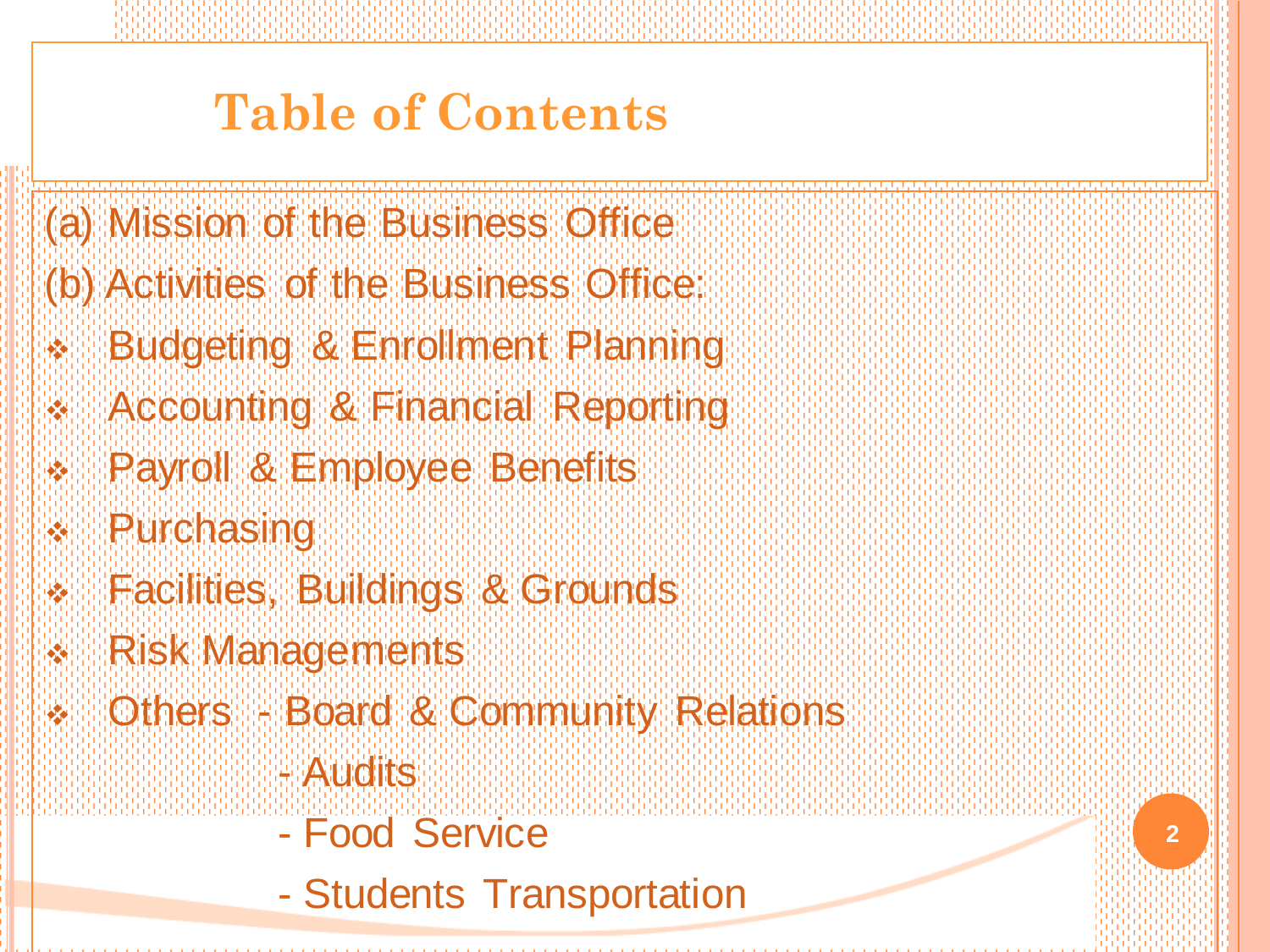## **Mission to Business Office**

- **The Business Office is committed to the district's goals of providing the necessary support for a thorough and**  efficient education of our most valuable investment **in our astrology**
- **This is accomplished through effective and efficient fiscal management, providing and healthy providing a safe and healthy and healthy and healthy and healthy and h**<br>This Call man that a special computation with the part of safe and healthy call healthy **environment conducive to learning.**

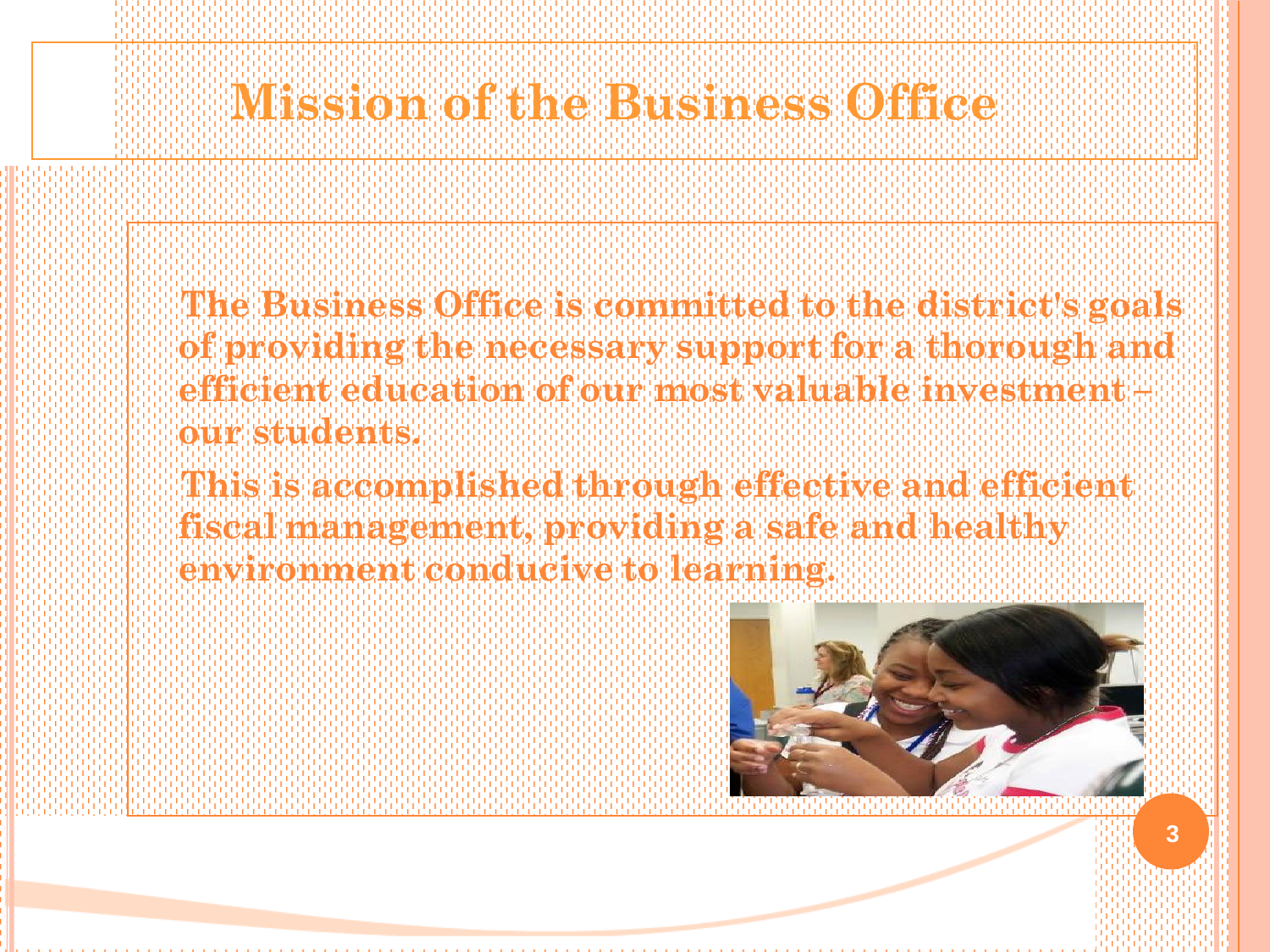**The following activities are performed in the business office:**

#### **Budgeting & Enrollment Planning**

**The business office prepares the school-based and district-wide budgets. In preparing the budget, we submit the Application for State School Aid (ASSA) to the State ( students enrollment counts).**

**District's budget comprises approx. of : (State Aid – 80%, Tax levy-10% and Federal & State Grants – 10%).**

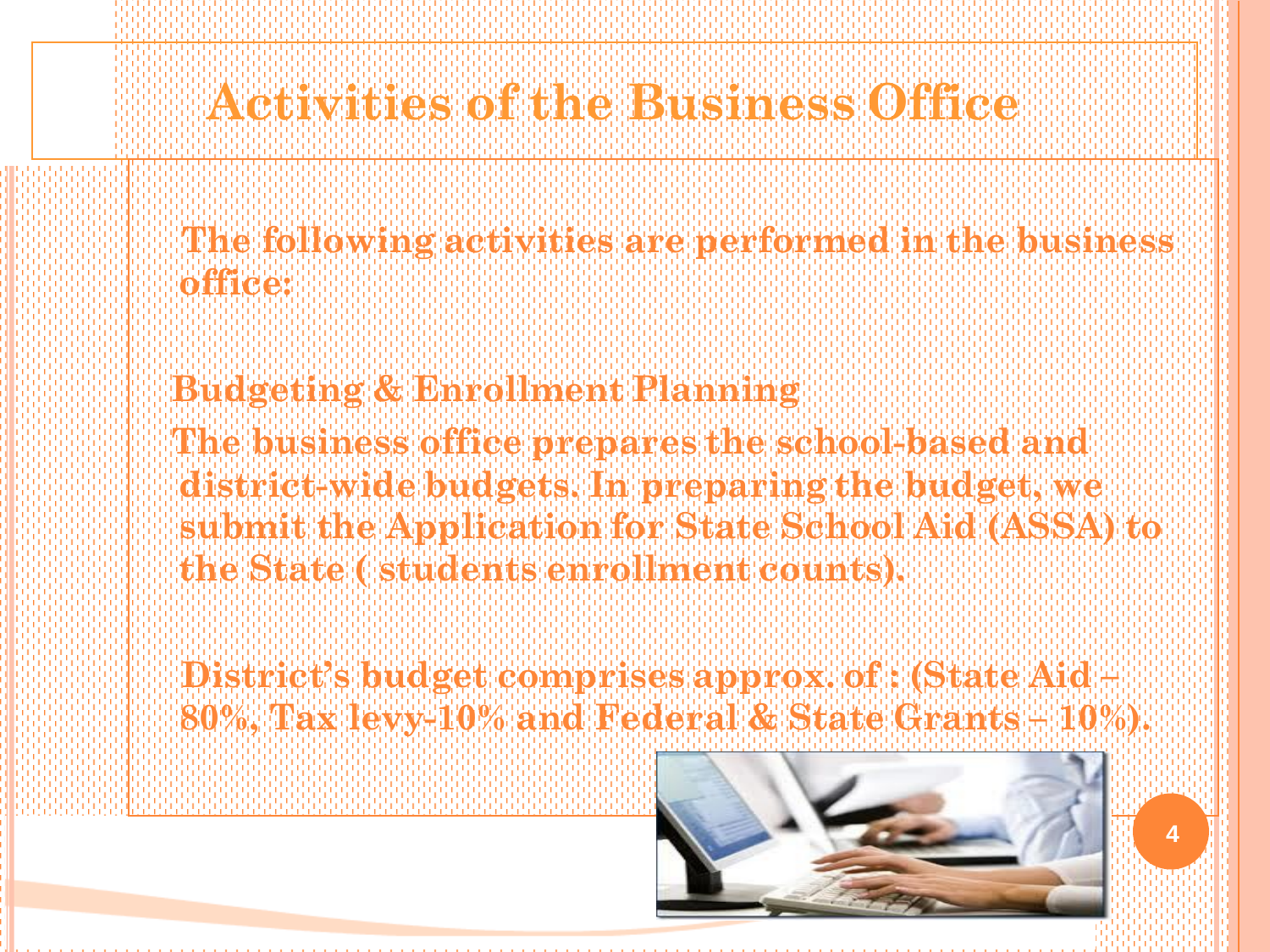### **Actual Mession Municipies of the Business Office**

- **Accounting & Financial Reporting:**
- **The business office accounts for all financial resources and prepares reports to the state and other agencies.**
- **In order to continue to receive state aids, districts must comply with mandated state's financial reporting requirements.**
- **Payroll & Employee Benefits:**
- **Payrolls are prepared bi-monthly (on 15th and last business day of the month).**
- **All new employees are mandated to enroll in direct deposits , direct deposit enrollment forms are available in the business office.**

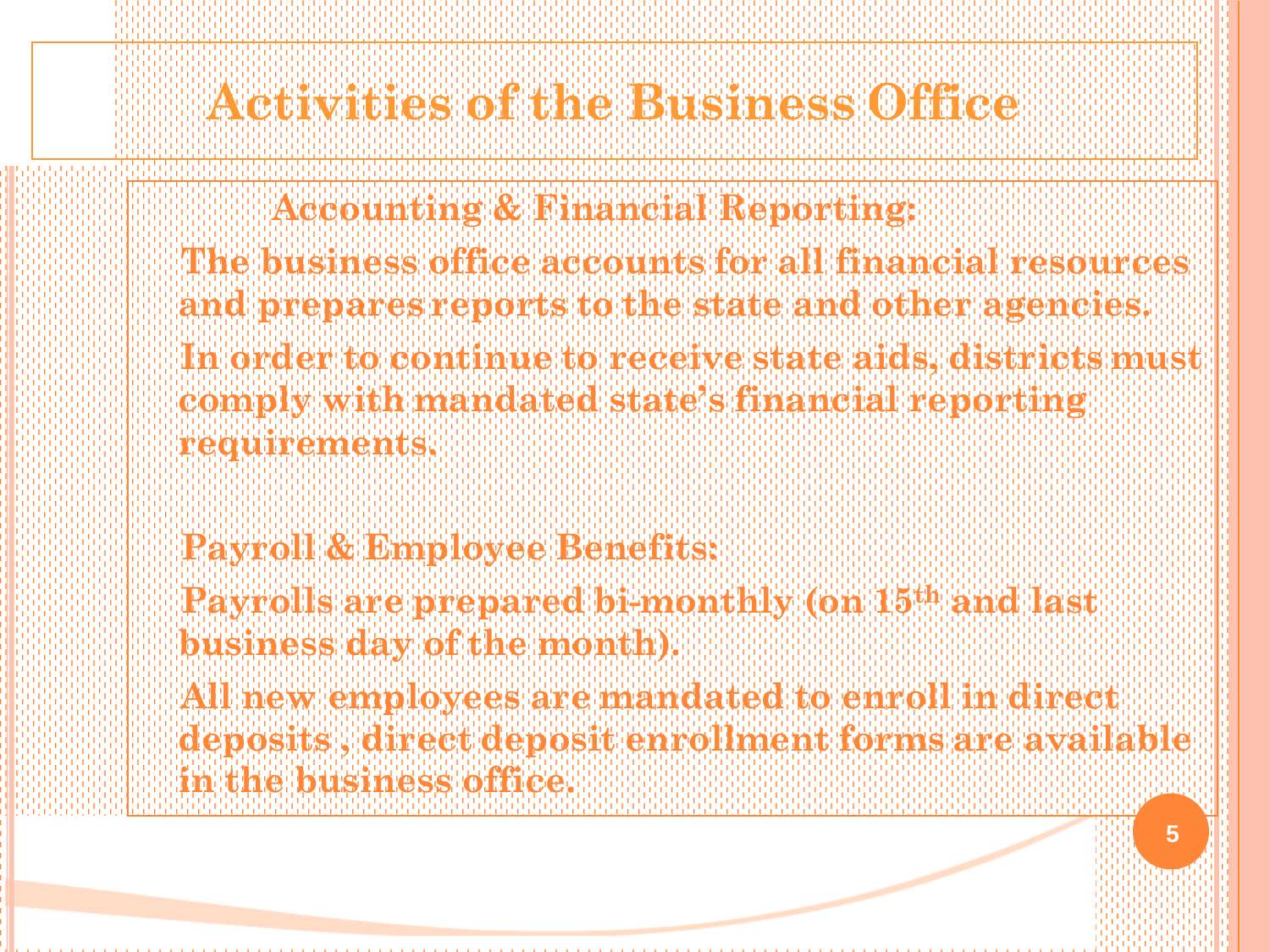#### **Payroll & Employee Benefits (Cont'd):**

- **Employees are required to complete stand of the stipes to before getting paid, all time sheets must be approved by the Principal Principal/Director. Employees Mother Manager submit submit the Principal Principal Principal their stipend time sheets in accordance with stipend payroll schedule prepared by the business office.**
- **Board approval date must be reflected on all time sheets as well as correct account code to be charged. Employees who have concerns about their stipend must**
- **complete the payroll concern form (available in business office).**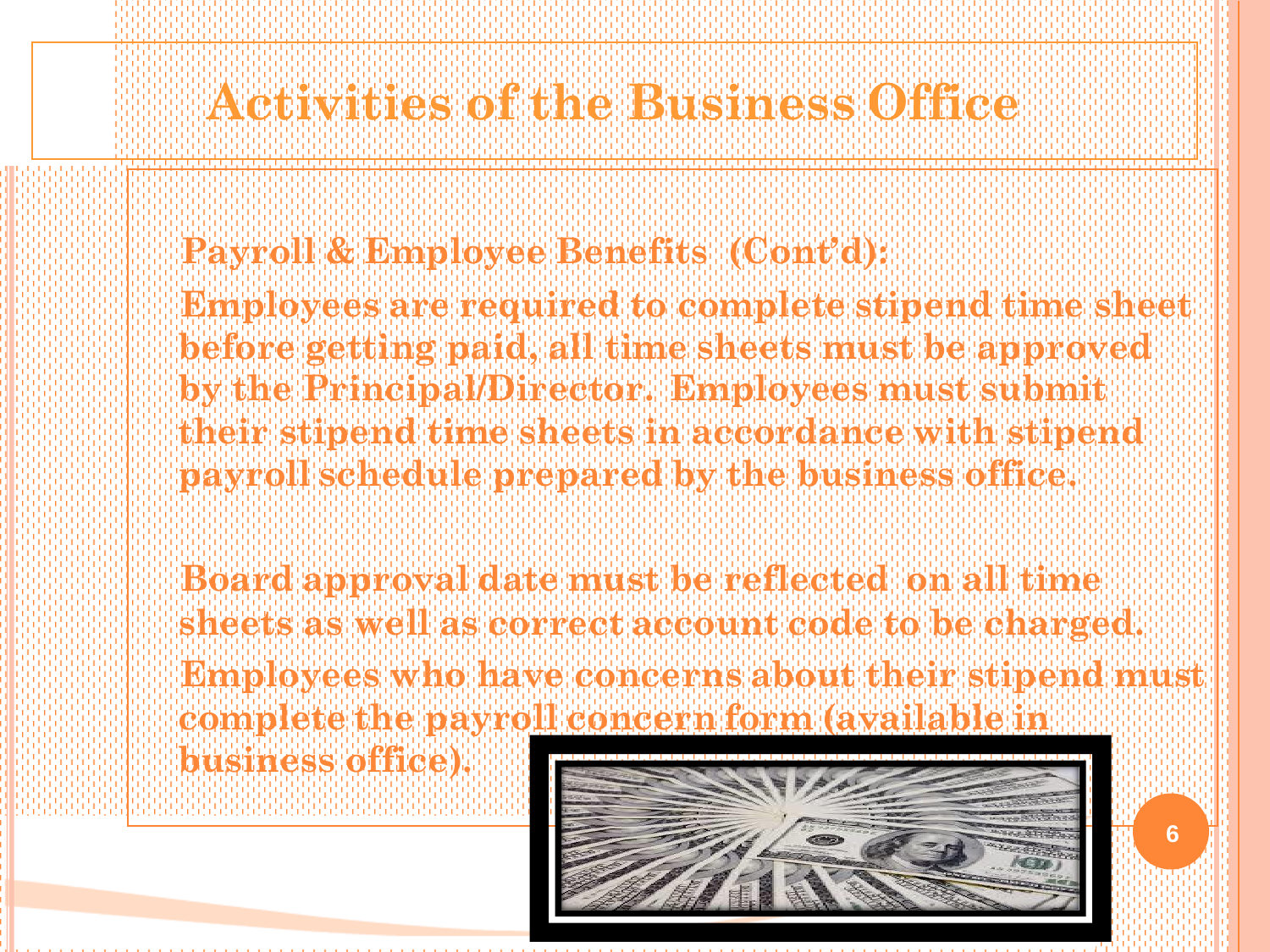#### **Purchasing:**

- **All tights the purchase in a second by statute statutes, and statutes, administrative code and board policy.**
- **Purchases in the district are done through approved purchase orders.**
- **No unauthorized out of pocket expenses will be reimburged. No comfirmation or confirmation** (i.e.  $\mathbf{r}$ **where services in a property of the services is the model were a P.O . In 1999, the service of the**  $\mathbf{0}$
- **At the School level, Secretaries put requisition in the system (Smart budget software), approved by the Principals, Business Administrator, Deputy**  Superintendent and the Superintendent, depending on **the Superintendent, and the Superintendent, and the threshold. After approval by all signatories, the**

- **requisition becomes the purchase order.**
- **(See Purchasing manual for details)**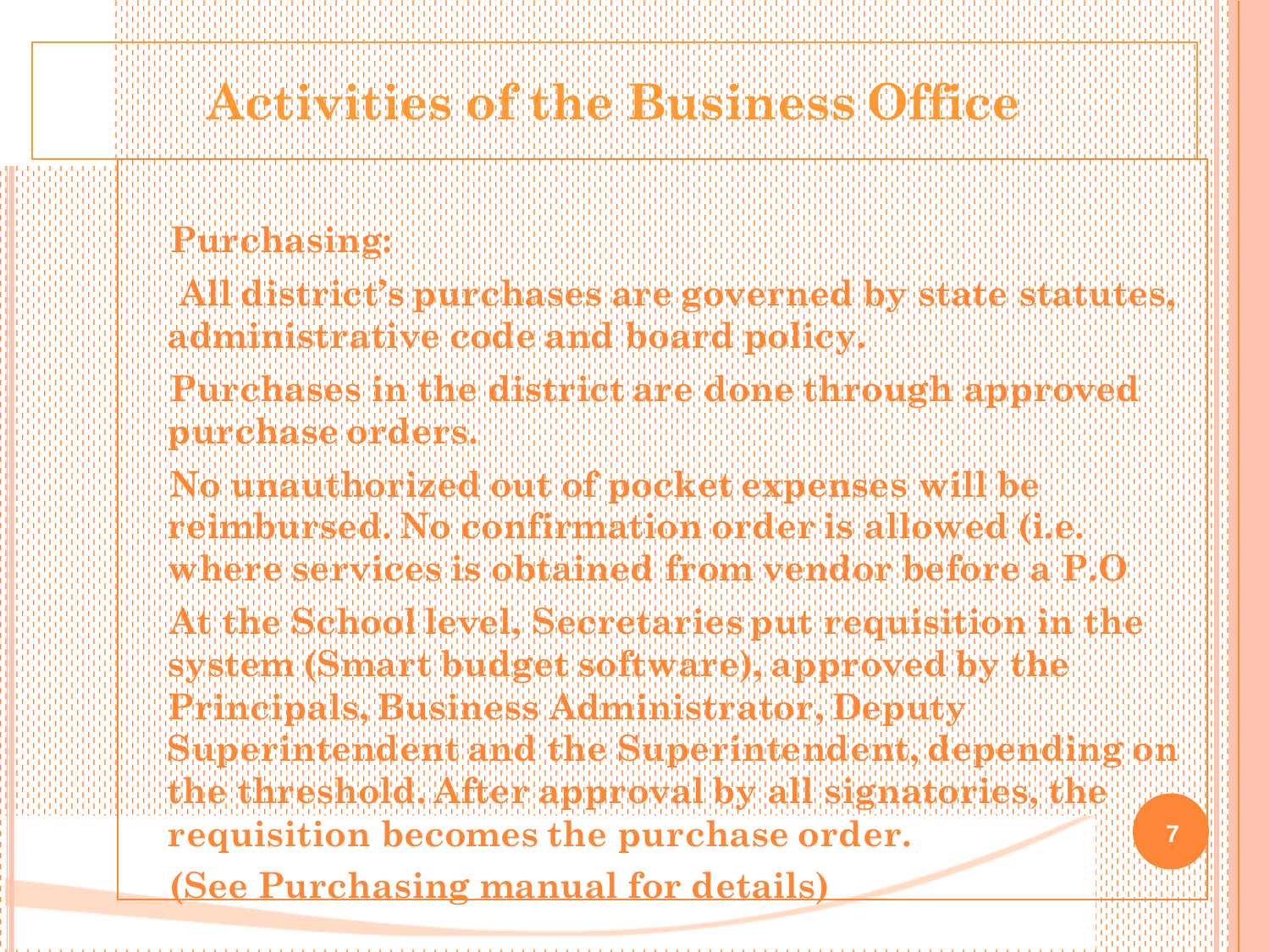#### **Facilities, Buildings & Grounds:**

- **The business office is committed to providing a clean, healthy and safe environment, that is conducive to learning /working for our students/staff. We perform:**
- **Routine maintenance of our facilities**
- **Repairs, when necessary**
- **E TO OF AIR IN A OOT AIR QUALITY TEST PERIODICALLY**
- **Have Integrated Pest Management program** 
	- **All facilities maintenance requests are put in school**
- **dude (work order system), Secretaries in each school location is responsible for putting requests in school**

**dude.**

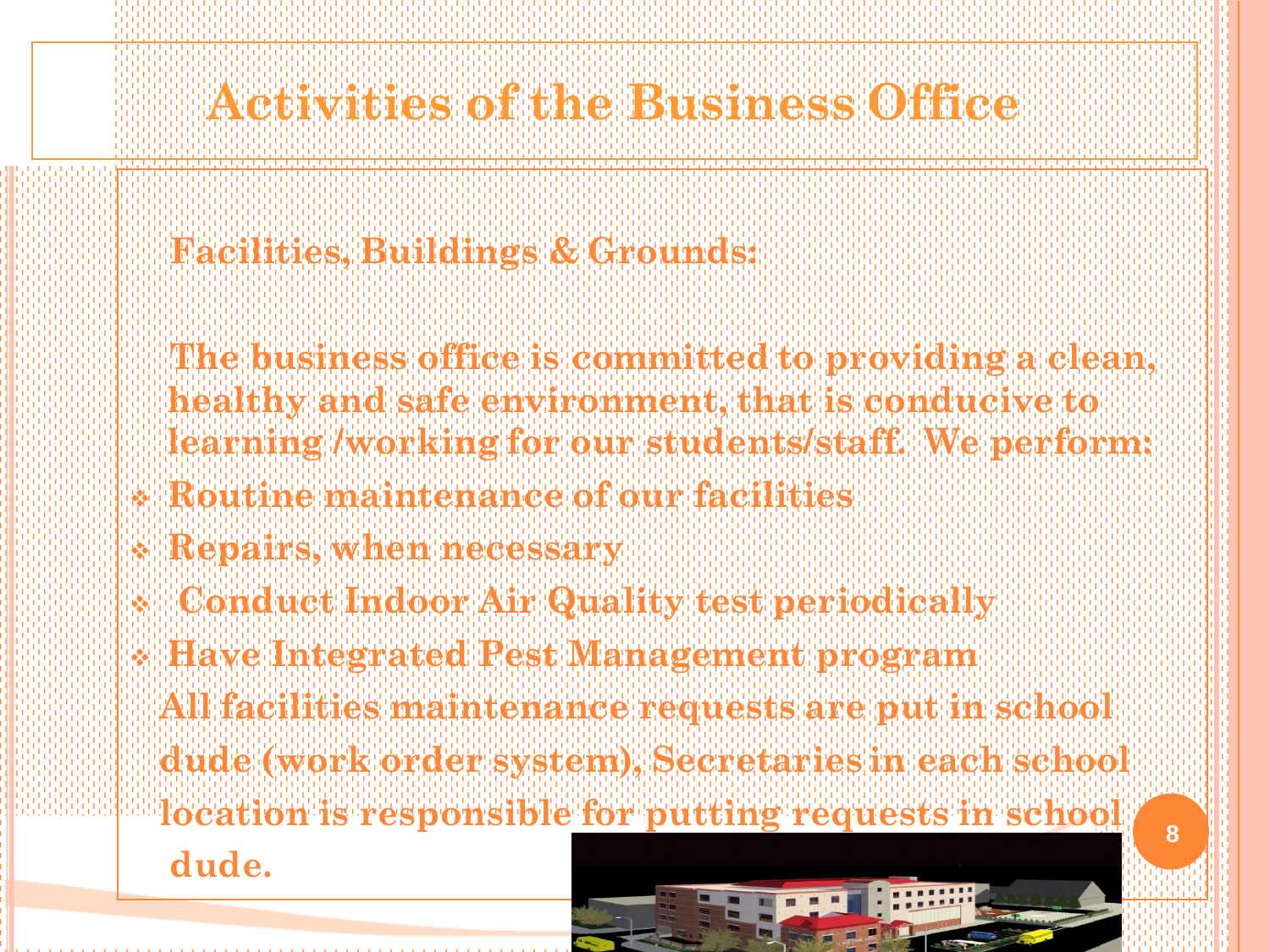#### **Risk Management:**

- **All employees should take note of the following:**
- **It is a commented that personal items showed that items in the personal items items items items items items it brought and kept in school. The district will not be responsible for any item(s) lost or stolen.**
- The district is not responsible for the damages to vehicles **i parked on district's property.**
- **Accidents or injuries on school/district's premises**  should be reported timely. The procedure for reporting  $\mathbf{g}_i$ **can be found in the business office procedural manual.**

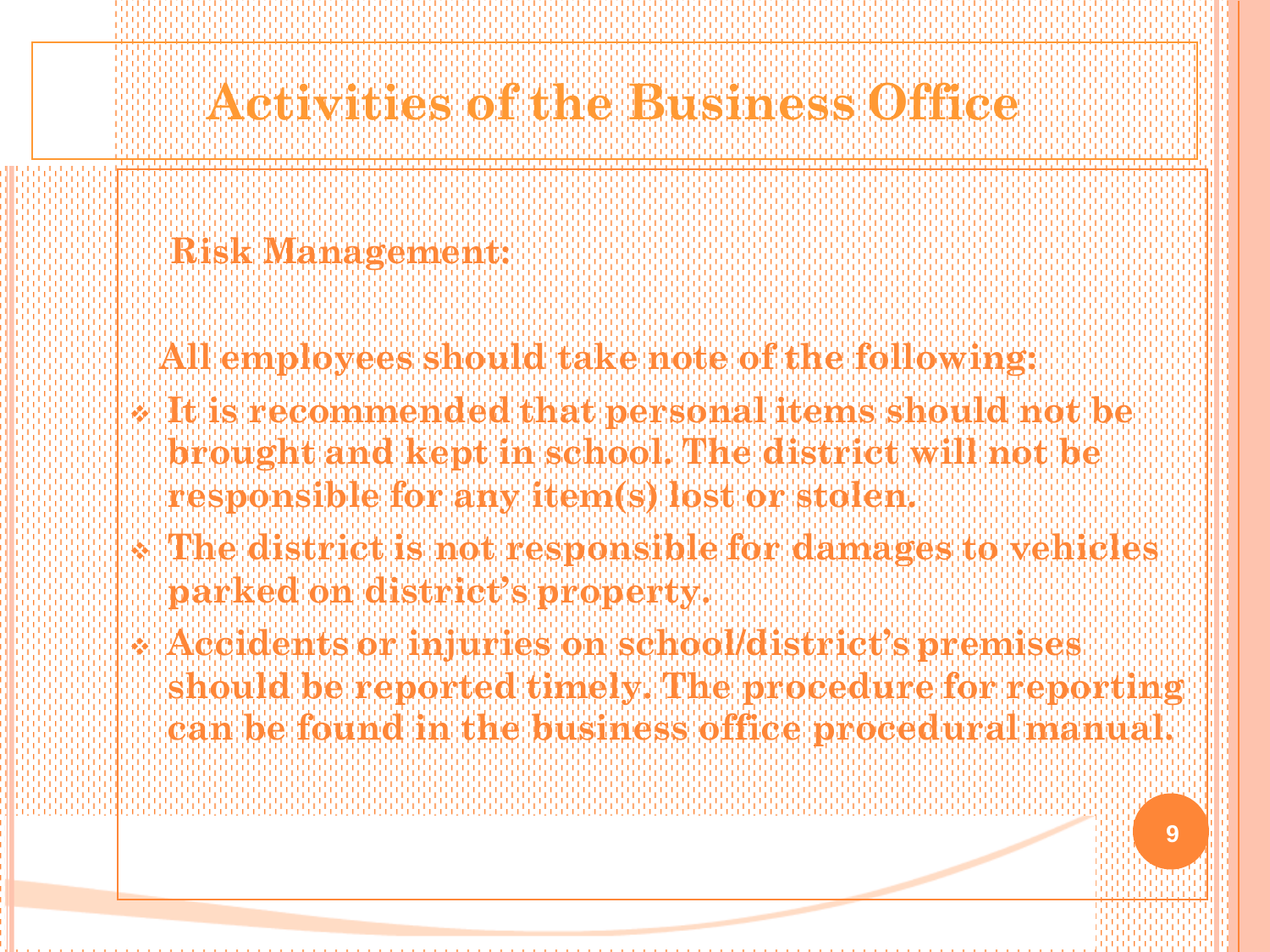# **Fully Automated Business Operations**

- **For efficiency and effectiveness, most of our operations are fully automated:**
- **Biometric time clock system** and that all statement of the statement of the state **clock in and out, failure to do so may impact your payroll.**
- **District's policy manual is now available online**
- **Electronic payroll paystub can now be accessed and printed**  $\mathbf{c}$ **from district's website (HR Payroll module)**
- **Electronic work order system (school dude)**
- **Electronic purchase order system**
- **Budget & Financial reporting (Smart budget system)**